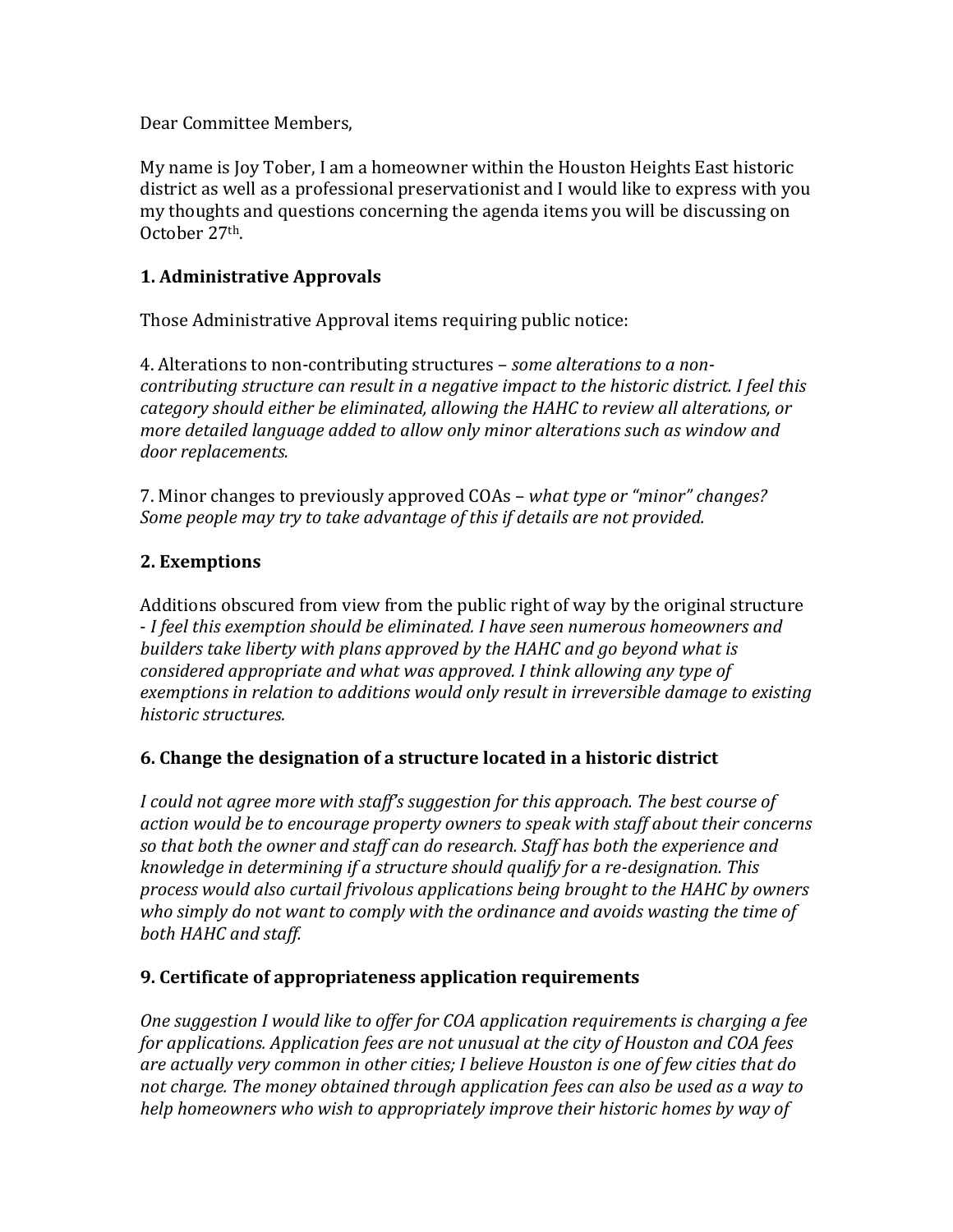*offering grants, establishing a revolving loan fund or creating other incentives. Offering help through funding is a wonderful way to encourage good preservation practices within all of our historic districts.*

### **14. Tax exemption policies for historic sites**

*The language, specifically qualifying expenditures and eligibility requirements, used within the tax exemption program is in desperate need of change. Homeowners should be receiving a tax exemption for work that is focused on the preservation, restoration and rehabilitation of an existing historic structure. Allowing people to get a tax exemption on items unrelated to the preservation of a historic resource is inappropriate and does not encourage good preservation practices.* 

### **15. Historic Commission**

*I feel the additional suggested language and qualifications under Section. 33-211 (b) is a great way to add credibility and confidence to the commission. By requiring commission members have a "known and demonstrated interest, competence, or knowledge in historic preservation" helps to ensure that members have a true understanding of the inner workings of preservation.*

*A licensed structural engineer can offer a better perspective and knowledge of historic building materials and techniques. Having an expert in this field on the commission can prevent the removal or destruction of important historic elements, such as the removal of shiplap, which is happening too frequently and causing irreparable damage to existing contributing resources.*

*Eliminating term limits allows for more consistency within the HAHC and should be strongly considered by this committee.*

# **17. The penalty for illegal demolition**

*While illegal demolition is, thankfully, less of a concern today then just a few years ago, it is still an issue that comes up. Penalty for illegal demolition should have more severe consequences then currently states in the ordinance. A two-year prohibition still allows the property owner the right to build and gain value in that property, meanwhile the district has forever lost a valuable asset. If a property owner knowingly allows an historic resource to be demolished (either in part or whole) then that property owner should either pay a hefty fine or pay a fine and forfeit that land depending on the severity of the demolition.*

*I would also like clarification on the definition of 'demolition'. As defined in the ordinance a demolition is "an act or process that destroys in whole or in part any building, structure, object or site." The process that many builders take when constructing an addition often includes a very destructive use of bulldozers that simply tear off entire sections of historic homes with no regard to the effect of remaining*